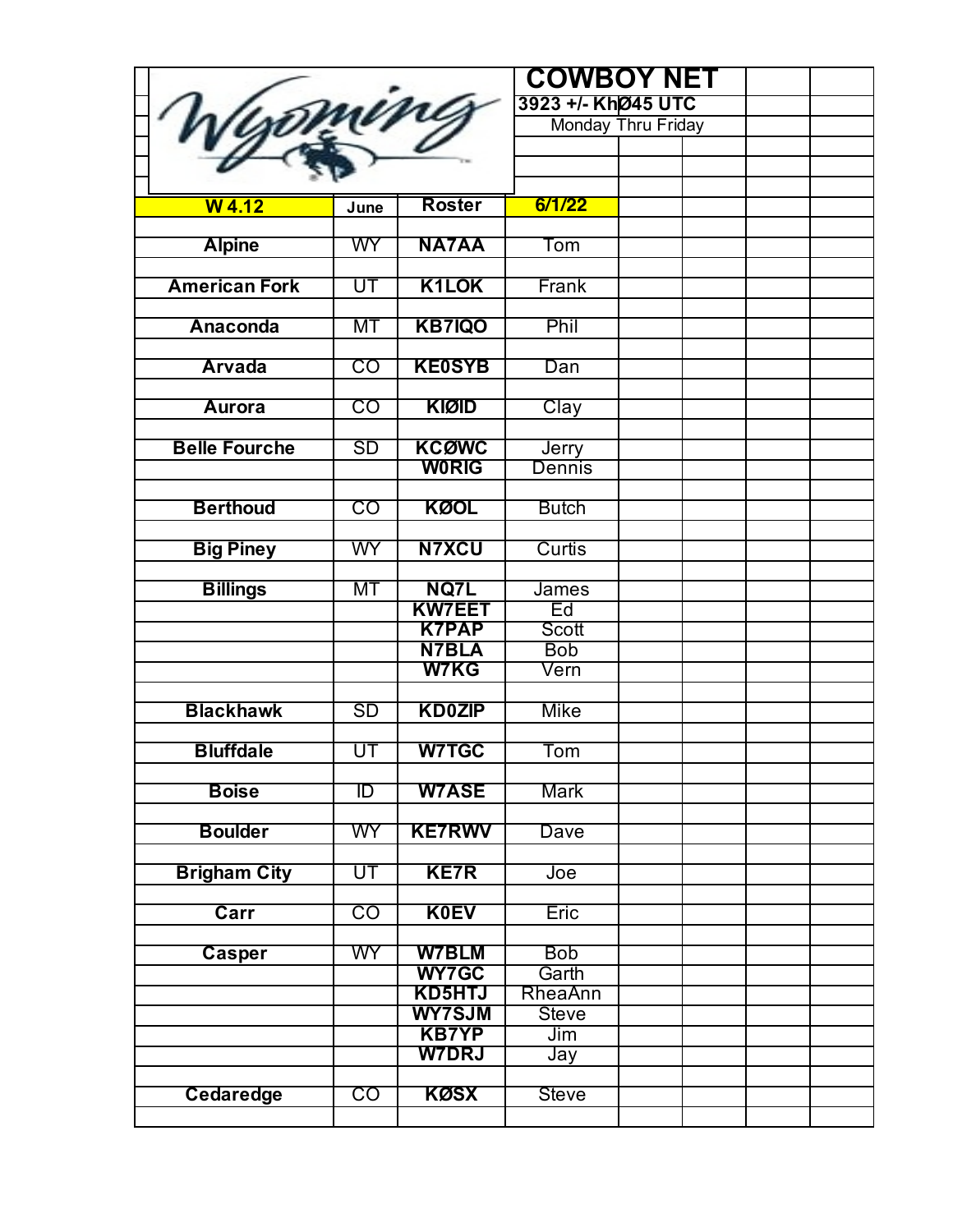| <b>Centennial</b>    | CO        | <b>KA5DVR</b> | Mike             |  |  |
|----------------------|-----------|---------------|------------------|--|--|
|                      |           |               |                  |  |  |
| <b>Cheyenne</b>      | <b>WY</b> | <b>W7ITC</b>  | Ken              |  |  |
|                      |           | <b>W7JSC</b>  | <b>Steve</b>     |  |  |
|                      |           | N7MZW         | Chuck            |  |  |
|                      |           | <b>WY7CH</b>  | <b>Chris</b>     |  |  |
|                      |           | <b>WY7RB</b>  | Ron              |  |  |
|                      |           |               |                  |  |  |
| <b>Clark</b>         | <b>WY</b> | <b>KI7LDK</b> | <b>Huck</b>      |  |  |
|                      |           |               |                  |  |  |
| <b>Clearfield</b>    | UT        | N7QBL         | Mike             |  |  |
|                      |           |               |                  |  |  |
| Cody                 | WY        | <b>W7JBA</b>  | Joe              |  |  |
|                      |           | <b>KJ7OCM</b> | Jane             |  |  |
|                      |           | <b>KJ7UWR</b> | Bill             |  |  |
|                      |           | <b>KJ7BNL</b> | <b>Rich</b>      |  |  |
|                      |           |               |                  |  |  |
| <b>Columbus</b>      | МT        | <b>KM6AYC</b> | Ted              |  |  |
|                      |           |               |                  |  |  |
| <b>Council</b>       | ID        | <b>N7YLN</b>  | Tony             |  |  |
|                      |           |               |                  |  |  |
| <b>Dayton</b>        | WY        | <b>NXØE</b>   | <b>Chris</b>     |  |  |
|                      |           | <b>KA7NNX</b> | Susan            |  |  |
|                      |           |               |                  |  |  |
| <b>Devils Tower</b>  | WY        | <b>KD7KNZ</b> | Wade             |  |  |
|                      | CO        |               |                  |  |  |
| <b>Elizabeth</b>     |           | <b>WA3QLW</b> | Leslie           |  |  |
| <b>Estes Park</b>    | CO        | <b>NONNT</b>  | Todd             |  |  |
|                      |           |               |                  |  |  |
| <b>Etna</b>          | <b>WY</b> | <b>KF7C</b>   | Jim              |  |  |
|                      |           |               |                  |  |  |
| <b>Evansville</b>    | <b>WY</b> | <b>N7AOK</b>  | Ralph            |  |  |
|                      |           |               |                  |  |  |
| <b>Fort Collins</b>  | CO        | <b>KC0FUP</b> | <b>Brent</b>     |  |  |
|                      |           | <b>KE0MC</b>  | <b>Marc</b>      |  |  |
|                      |           |               |                  |  |  |
| <b>Four Corners</b>  | WY.       | <b>W7XP</b>   | Tom              |  |  |
|                      |           |               |                  |  |  |
| <b>Fraser</b>        | CO        | <b>W7DKZ</b>  | Paul             |  |  |
|                      |           |               |                  |  |  |
| <b>Garden Valley</b> | ID        | <b>KI7TGT</b> | John             |  |  |
|                      |           |               |                  |  |  |
| <b>Gillette</b>      | WY.       | <b>N7QAX</b>  | Bill             |  |  |
|                      |           |               |                  |  |  |
| Glendo               | <b>WY</b> | <b>KI7CQU</b> | Todd             |  |  |
|                      |           | <b>NG7L</b>   | $\overline{Dan}$ |  |  |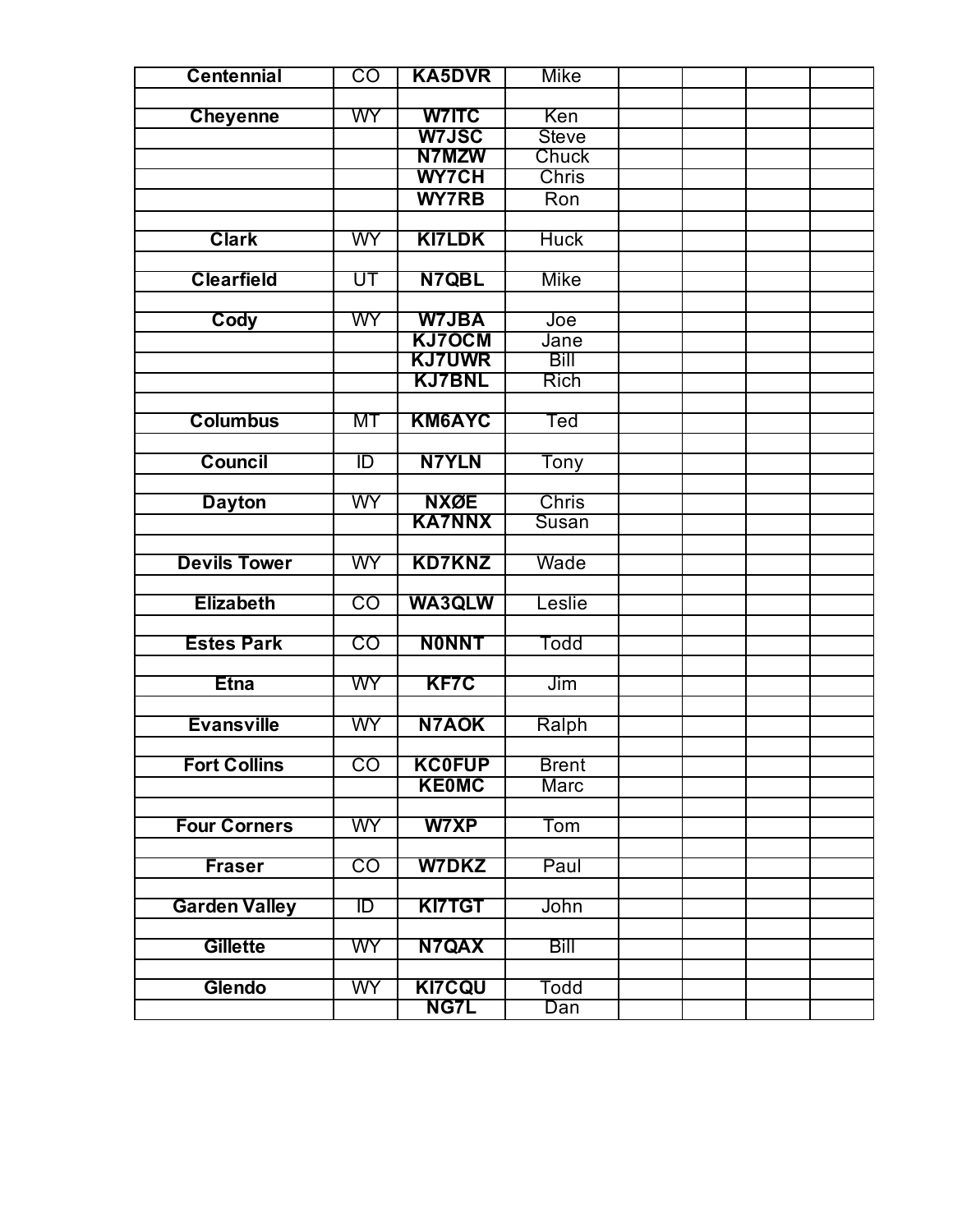| <b>Grand Junction</b> | $\overline{\text{CO}}$ | <b>KTØDD</b>          | Todd         |  |
|-----------------------|------------------------|-----------------------|--------------|--|
|                       |                        |                       |              |  |
| <b>Granite Canyon</b> | <b>WY</b>              | <b>N7JOX</b>          | <b>Barry</b> |  |
| <b>Greeley</b>        | CO                     | <b>KØOJ</b>           | OJ           |  |
|                       |                        |                       |              |  |
| <b>Green River</b>    | WY                     | <b>N7BSH</b>          | Greg         |  |
| <b>Guernsey</b>       | <b>WY</b>              | <b>KG7LXA</b>         | Duane        |  |
|                       |                        |                       |              |  |
| <b>Harrison</b>       | МT                     | <b>KJ7HPC</b>         | Bill         |  |
| <b>Havre</b>          | МT                     | <b>N7EOL</b>          | Gary         |  |
|                       |                        | K7CCZ                 | Richard      |  |
|                       |                        |                       |              |  |
| <b>Hillsdale</b>      | WY                     | <b>KD7YBL</b>         | Cara         |  |
| <b>Homedale</b>       | ID                     | <b>KE7DCV</b>         | Vern         |  |
|                       |                        |                       |              |  |
| <b>Horse Creek</b>    | WY                     | <b>KI7CW</b>          | Bill         |  |
|                       |                        |                       |              |  |
| <b>Hudson</b>         | CO                     | <b>WØSBS</b>          | Tony         |  |
| <b>Jackson</b>        | WY                     | <b>KS7WY</b>          | Dennis       |  |
|                       |                        |                       |              |  |
| <b>Keenesburg</b>     | CO                     | <b>NØNXG</b>          | Rodney       |  |
|                       |                        |                       |              |  |
| Lander                | WY                     | <b>KG7GSR</b>         | Ron          |  |
|                       |                        | N7HYF<br><b>K7LJK</b> | <b>Brent</b> |  |
|                       |                        | <b>AI7MY</b>          | Joe<br>Walt  |  |
|                       |                        |                       |              |  |
| Laramie               | <b>WY</b>              | NQ7Q                  | Wayne        |  |
|                       |                        | <b>KA7AXE</b>         | Dennis       |  |
|                       |                        |                       |              |  |
| Lewistown             | MT                     | <b>WA7BGI</b>         | Gene         |  |
|                       |                        | <b>K7CMI</b>          | <b>Marty</b> |  |
|                       |                        | <b>K7EC</b>           | <b>Kirby</b> |  |
|                       |                        | <b>WA7LAD</b>         | Mac          |  |
|                       |                        |                       |              |  |
| Lincoln               | <b>NE</b>              | <b>WA7GNV</b>         | Larry        |  |
|                       |                        |                       |              |  |
| Loveland              | CO                     | <b>NØBF</b>           | <b>Steve</b> |  |
|                       | <b>WY</b>              | N7YDH                 |              |  |
| Lusk                  |                        |                       | Jerry        |  |
| <b>Madras</b>         | OR                     | <b>KA7NRA</b>         | <b>Byron</b> |  |
|                       |                        |                       |              |  |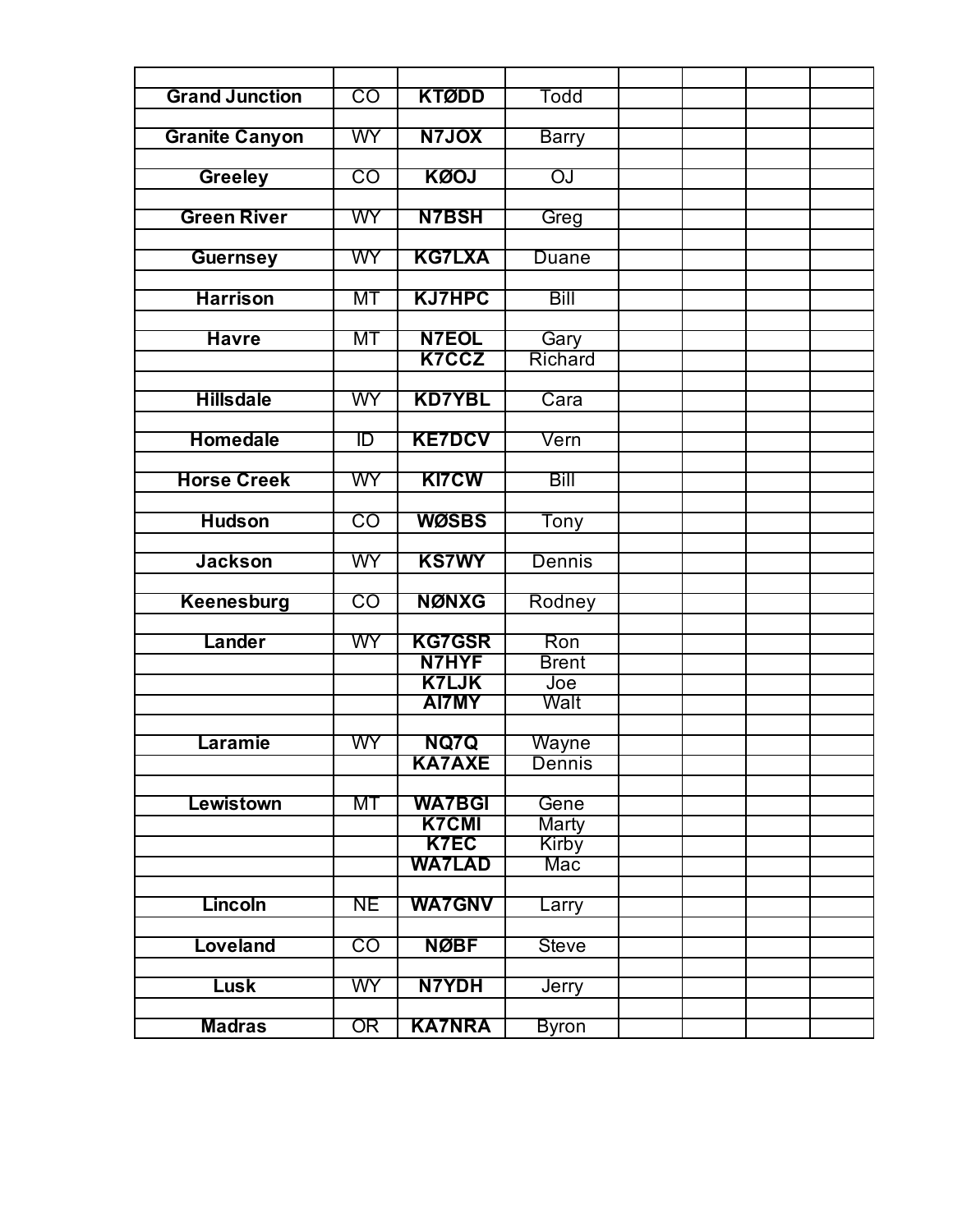| <b>Malad</b>          | ID        | <b>WD9DWD</b> | Don            |  |
|-----------------------|-----------|---------------|----------------|--|
|                       |           |               |                |  |
| <b>Mandan</b>         | <b>ND</b> | <b>KCØMN</b>  | Larry          |  |
|                       |           |               |                |  |
| <b>Miles City</b>     | MT        | <b>K7TNJ</b>  | <b>Bob</b>     |  |
| <b>Mills</b>          | WY        | <b>AE7YA</b>  |                |  |
|                       |           |               | Dwight         |  |
| <b>Naches</b>         | <b>WA</b> | <b>KJ7TXX</b> | Randy          |  |
|                       |           |               |                |  |
| <b>North Platte</b>   | <b>NE</b> | <b>KØKDC</b>  | Kevin          |  |
|                       |           |               |                |  |
| <b>Othello</b>        | WA        | <b>W7COP</b>  | John           |  |
|                       |           |               |                |  |
| <b>Parker</b>         | CO        | <b>N6PPO</b>  | Larry          |  |
|                       |           |               |                |  |
| <b>Pine Haven</b>     | WY        | <b>NOVMD</b>  | $\overline{A}$ |  |
|                       |           |               |                |  |
| <b>Powell</b>         | WY        | AC6CV         | Mel            |  |
|                       |           | <b>K7KD</b>   | Carol          |  |
|                       |           | <b>W7QNS</b>  | <b>Dave</b>    |  |
|                       |           | <b>K7XYO</b>  | <b>Bob</b>     |  |
|                       |           | <b>KK7CGA</b> | Sara           |  |
| <b>Rapid City</b>     | SD        | <b>KCØJGE</b> | Andy           |  |
|                       |           |               |                |  |
| Rathdrum              | ID        | <b>ADØAZ</b>  | Jim            |  |
|                       |           |               |                |  |
| <b>Riverton</b>       | WY        | <b>N7DMO</b>  | Jim            |  |
|                       |           | <b>W7LRK</b>  | Tim            |  |
|                       |           | <b>KK7AOZ</b> | <b>Neil</b>    |  |
|                       |           |               |                |  |
| <b>Rock Springs</b>   | WY        | <b>KF7CJE</b> | <b>Hewe</b>    |  |
|                       |           | <b>N7ERH</b>  | Ron            |  |
|                       |           | <b>KF7PDQ</b> | Chuck          |  |
|                       |           |               |                |  |
| <b>Rollinsville</b>   | CO        | <b>WODMA</b>  | Dan            |  |
|                       |           |               |                |  |
| <b>Rupert</b>         | ID        | <b>KD7IYA</b> | Kevan          |  |
|                       |           | <b>W7MOH</b>  |                |  |
| <b>Saint Stephens</b> | WY        |               | <b>Mark</b>    |  |
| <b>Salina</b>         | KS        | N7FFT         | Gary           |  |
|                       |           |               |                |  |
| <b>Salmon</b>         | ID        | NØXO          | Alan           |  |
|                       |           |               |                |  |